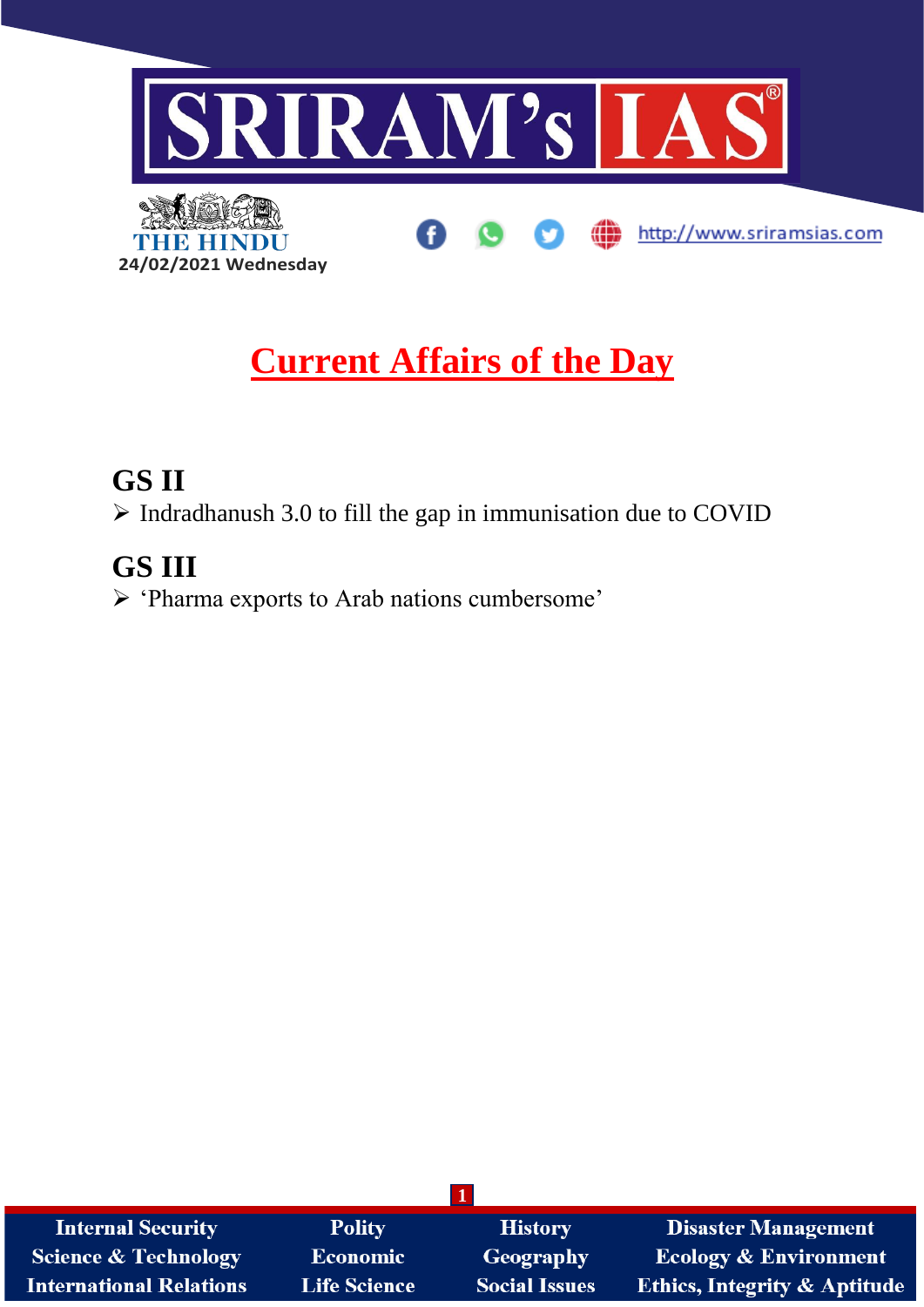

### **Indradhanush 3.0 to fill the gap in immunisation due to COVID**

**News:** The States and Union Territories (UTs) have rolled out the Intensified Mission Indradhanush (IMI) 3.0 scheme to cover children and pregnant women who missed routine immunisation during the COVID-19 pandemic, the Health Ministry said. More than 29,000 children and 5,000 pregnant women were covered on the first day.

#### **Highlights:**

- 1. The various States and UTs have started the implementation of the Intensified Mission Indradhanush (IMI) 3.0, a campaign aimed to reach those children and pregnant women who have been missed out or been left out of the Routine Immunisation Programme.
- 2. This is aimed to accelerate the full immunisation of children and pregnant women through a mission mode intervention.
- 3. The campaign is scheduled to have two rounds of immunisation lasting 15 days (excluding routine immunisation and holidays). It is being conducted in 250 pre-identified districts/urban areas across 29 States/UTs.

#### **Remote areas**

- 1. Beneficiaries from migration areas and remote areas would be targeted as they may have missed their vaccine doses during the pandemic.
- 2. The States have been asked to follow a "staggered approach" to avoid crowding at the session sites and even plan break-up sessions if a staggered approach is not effective.

#### **'Pharma exports to Arab nations cumbersome'**

**News:** India has urged Arab countries to make it easier to export pharmaceutical products to the region and asked them to tap Indian farms to secure food supplies, as it seeks to diversify the \$160 billion trade basket with the Arab bloc beyond hydrocarbons.

#### **Highlights:**

1. Indian pharma products enjoy great credibility around the world, [but] India does not have the same kind of recognition in most of the Arab world, because

| <b>Internal Security</b>       | <b>Polity</b>       | <b>History</b>       | <b>Disaster Management</b>              |  |  |  |
|--------------------------------|---------------------|----------------------|-----------------------------------------|--|--|--|
| Science & Technology           | <b>Economic</b>     | <b>Geography</b>     | <b>Ecology &amp; Environment</b>        |  |  |  |
| <b>International Relations</b> | <b>Life Science</b> | <b>Social Issues</b> | <b>Ethics, Integrity &amp; Aptitude</b> |  |  |  |